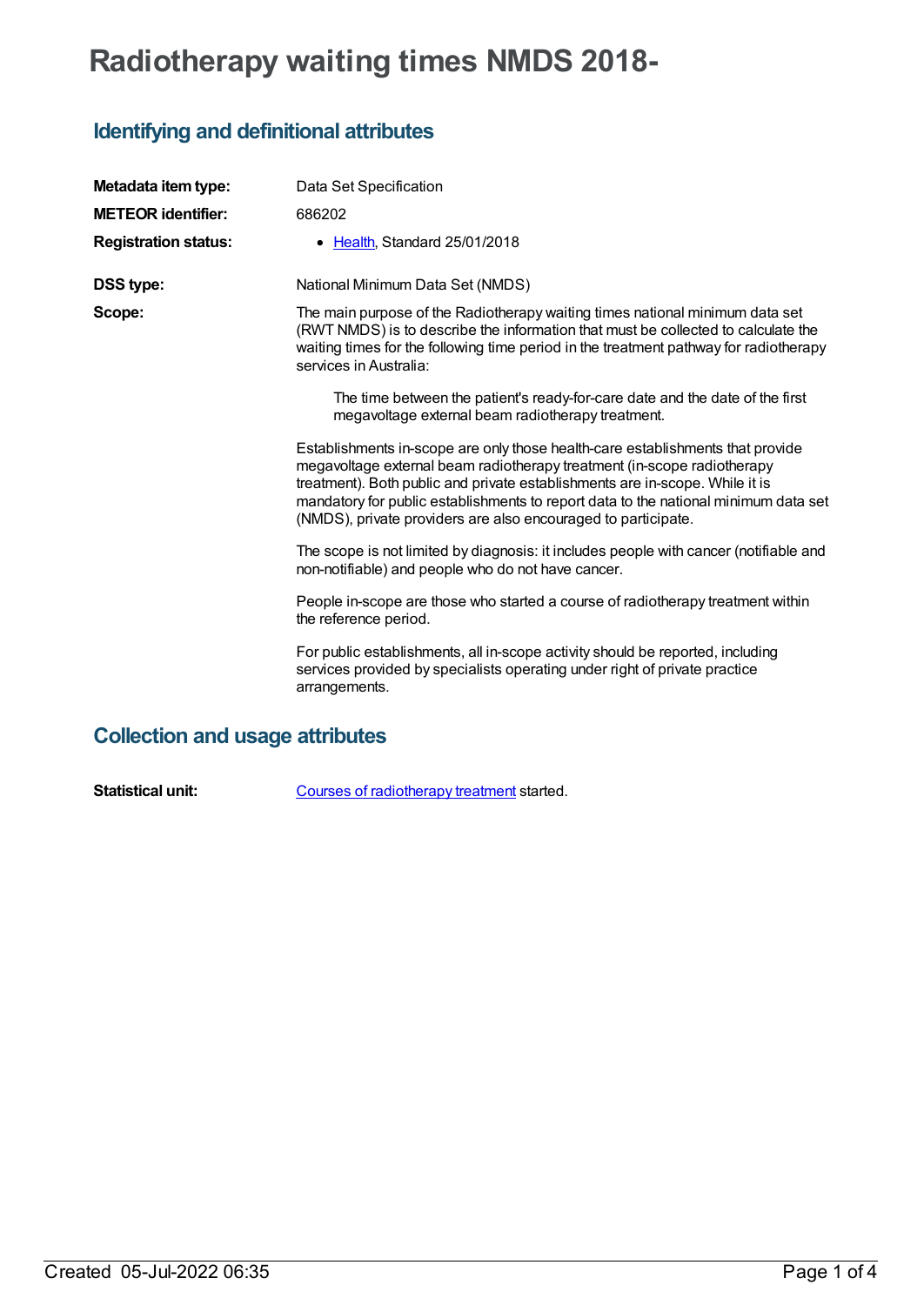**Guide for use:** The table below defines some key concepts used in the RWT NMDS. It is assumed that data submitted to the RWT NMDS adhere to these definitions. These definitions do not necessarily apply to other data sets.

| Key concept   Definition                      |                                                                                                                                                                                                                                                                                                                                                                                                               |
|-----------------------------------------------|---------------------------------------------------------------------------------------------------------------------------------------------------------------------------------------------------------------------------------------------------------------------------------------------------------------------------------------------------------------------------------------------------------------|
| <b>Course of</b><br>radiotherapy<br>treatment | A course of radiotherapy treatment is a series of one or more<br>radiotherapy treatments prescribed by a radiation oncologist.                                                                                                                                                                                                                                                                                |
|                                               | A course of radiotherapy treatment should have an associated<br>ready-for-care date and, when treatment starts, a radiotherapy<br>start date.                                                                                                                                                                                                                                                                 |
|                                               | A patient can receive more than one course of radiotherapy<br>treatment at the same time (i.e. courses which are simultaneous<br>or which overlap). These courses may have the same or different<br>ready-for-care dates and the same or different radiotherapy start<br>dates.                                                                                                                               |
|                                               | Only a radiation oncologist can prescribe a course of<br>radiotherapy treatment. A prescription is not equal to a course of<br>radiotherapy treatment. A prescription may be for one or more<br>courses of radiotherapy treatment. A prescription outlines the<br>anatomical region/sites to be treated and is for a prescribed<br>dose at a defined volume (fractionation) over a defined period of<br>time. |
|                                               | One course of radiotherapy treatment may cover multiple phases<br>and multiple treatment plans.                                                                                                                                                                                                                                                                                                               |
|                                               | The completion of a course of radiotherapy treatment is not<br>relevant to the definition of a course of radiotherapy treatment.                                                                                                                                                                                                                                                                              |
| <b>Diagnosis</b>                              | Diagnosis is described either by the principal diagnosis (where<br>radiotherapy is intended as treatment for cancer), or by the<br>principal diagnosis of the disease being treated (where<br>radiotherapy is intended as treatment for a disease other than<br>cancer).                                                                                                                                      |
| <b>Treatment</b><br>start                     | Treatment starts with the first fraction delivered and does not<br>include the planning or simulation stages of radiotherapy.                                                                                                                                                                                                                                                                                 |

The statistical unit will be calculated by the Australian Institute of Health and Welfare for the time period (see Scope above) using the following data elements:

The time in days between **[Patient—ready-for-care](file:///content/448147) date, DDMMYYYY** and **Patient** radiotherapy start date, DDMMYYYY.

**Implementation start date:** 01/07/2018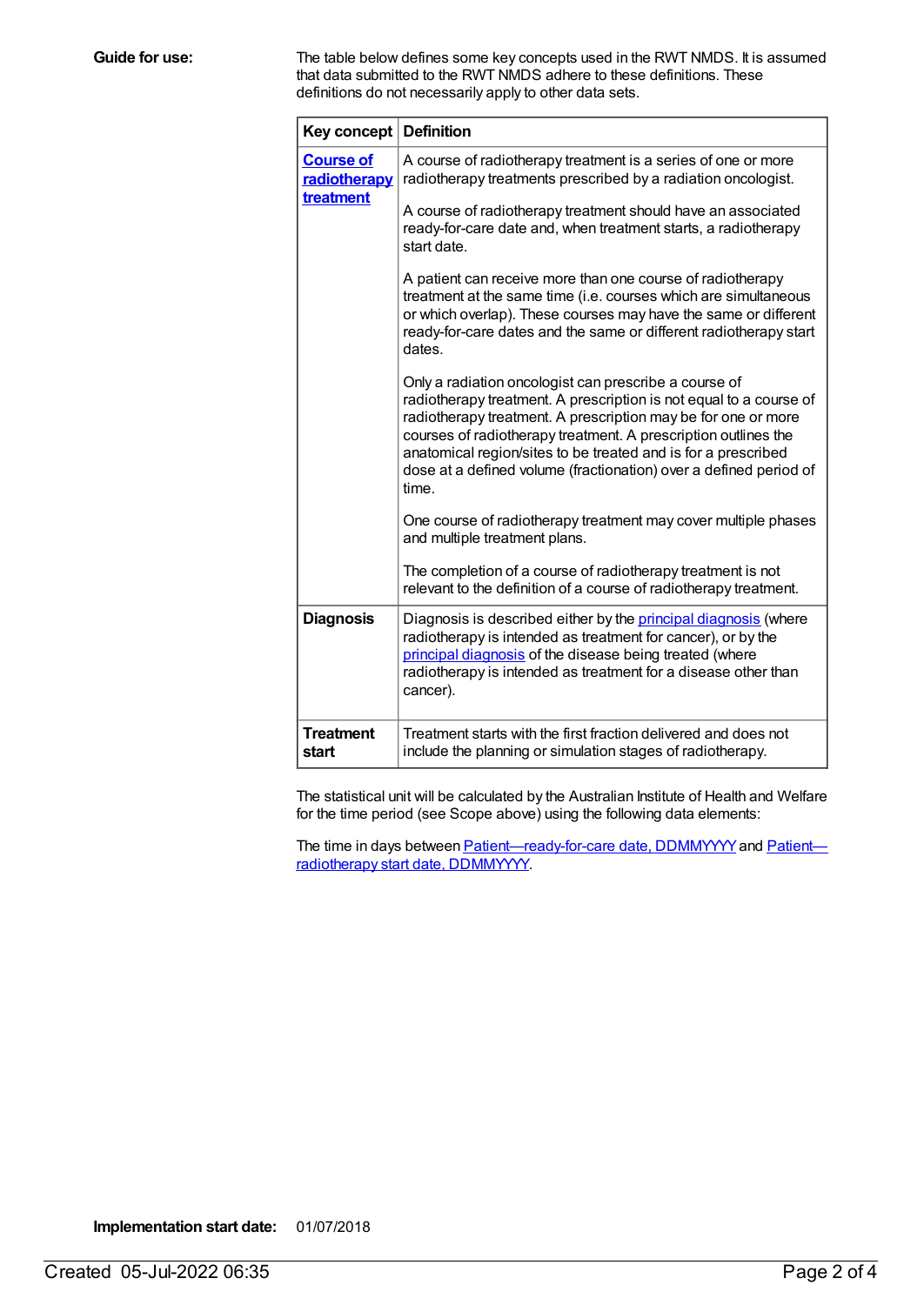| Comments:                              | Glossary items                                                                                |
|----------------------------------------|-----------------------------------------------------------------------------------------------|
|                                        | Glossary terms that are relevant to this NMDS include:                                        |
|                                        | <b>Course of radiotherapy treatment</b>                                                       |
|                                        | Radiotherapy                                                                                  |
| <b>Source and reference attributes</b> |                                                                                               |
| <b>Submitting organisation:</b>        | Australian Institute of Health and Welfare                                                    |
| <b>Relational attributes</b>           |                                                                                               |
|                                        |                                                                                               |
| <b>Related metadata</b><br>references: | See also National Radiotherapy Waiting Times Database, 2015-16; Quality<br><b>Statement</b>   |
|                                        | • AIHW Data Quality Statements, Superseded 16/07/2018                                         |
|                                        | See also National Radiotherapy Waiting Times Database, 2016-17; Quality<br><b>Statement</b>   |
|                                        | • AIHW Data Quality Statements, Superseded 06/08/2019                                         |
|                                        | See also National Radiotherapy Waiting Times Database, 2017-18; Quality<br><b>Statement</b>   |
|                                        | <b>AIHW Data Quality Statements, Superseded 06/10/2020</b><br>• Health, Incomplete 01/07/2017 |
|                                        | See also National Radiotherapy Waiting Times Database, 2018-19; Quality<br><b>Statement</b>   |
|                                        | • AIHW Data Quality Statements, Standard 06/10/2020                                           |
|                                        | See also Person with cancer-clinical emergency indicator, code A                              |
|                                        | • WA Health, Standard 19/03/2015                                                              |
|                                        | See also Person with cancer-intention of treatment, code AAA                                  |
|                                        | • WA Health, Standard 19/03/2015                                                              |
|                                        | Supersedes Radiotherapy waiting times NMDS 2015-2018                                          |
|                                        | • Health, Superseded 25/01/2018                                                               |
|                                        | See also Statistical Area Level 1 of usual residence NBEDS 2018-19                            |
|                                        | • Health, Superseded 17/10/2018                                                               |
|                                        | See also Statistical Area Level 1 of usual residence NBEDS 2019-20                            |
|                                        | • Health, Superseded 18/12/2019                                                               |
|                                        | See also Statistical Area Level 1 of usual residence NBEDS 2020-21                            |
|                                        | • Health, Superseded 09/02/2021                                                               |
|                                        | See also Statistical Area Level 1 of usual residence NBEDS 2021-22                            |
|                                        | <u>Health</u> , Superseded 20/10/2021<br>٠                                                    |
|                                        | See also Statistical Area Level 1 of usual residence NBEDS 2022-23                            |
|                                        | Health, Standard 20/10/2021                                                                   |